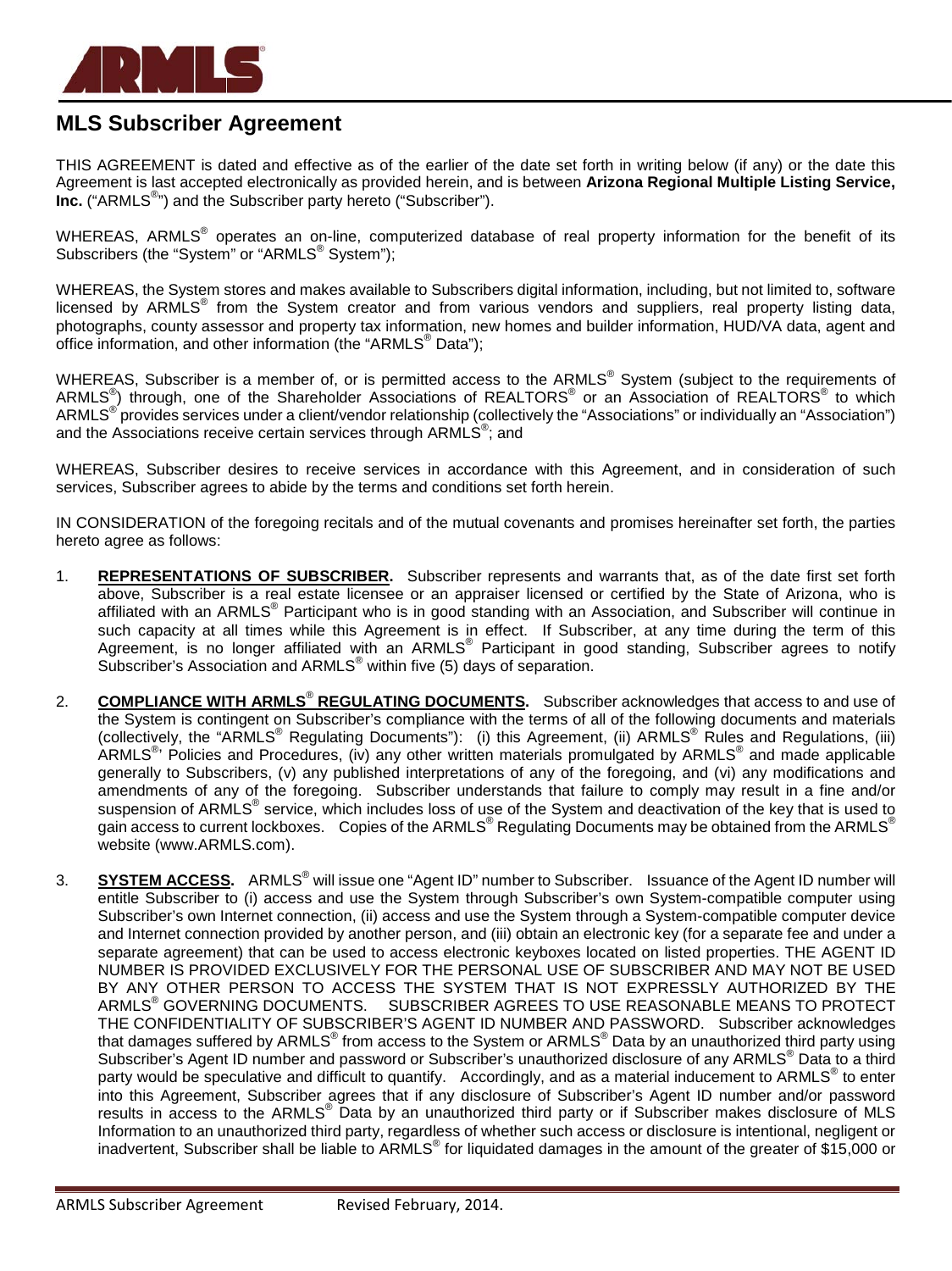the amount established in the ARMLS<sup>®</sup> Governing Documents for each real estate listing accessed or disclosed; and in any such case, this Agreement may be terminated.

- 4. **TERM AND TERMINATION.** The term of this Agreement shall commence as soon as Subscriber has accepted and returned this Agreement to ARMLS<sup>®</sup> (either electronically or by non-electronic means), and Subscriber has paid all fees that are due. The term of this Agreement shall continue in full force and effect until such time as (i) Subscriber is no longer eligible to receive the services provided under this Agreement, or (ii) ARMLS<sup>®</sup> terminates this Agreement due to Subscriber's default in accordance with provisions herein or provisions of the ARMLS® Governing Documents, or (iii) ARMLS<sup>®</sup>, in its discretion, elects to terminate this Agreement in connection with the discontinuation by ARMLS<sup>®</sup> of any of the ARMLS<sup>®</sup> services generally provided hereunder to Subscribers. Further, Subscriber shall have the right to terminate this Agreement upon any amendment or modification of the ARMLS<sup>®</sup> Governing Documents, if Subscriber is not willing to agree to the terms of such amendment or modification. In that event, Subscriber shall notify ARMLS<sup>®</sup> of their election to terminate and such termination shall become effective upon the receipt by ARMLS<sup>®</sup> of such notice and the payment by Subscriber and receipt by ARMLS® of all fees owing through the date of termination. Notwithstanding the foregoing, if Subscriber accesses or uses the System or otherwise avails themself of ARMLS® services provided pursuant to this Agreement at any time after Subscriber's receipt of an amendment or modification of the ARMLS<sup>®</sup> Governing Documents (either pursuant to the procedure set forth in Section 14 of this Agreement or otherwise), such access to or use of the System or ARMLS<sup>®</sup> services automatically shall constitute Subscriber's agreement to such amendment or modification and shall nullify Subscriber's right to terminate this Agreement by virtue of such amendment or modification. Subscriber understands that, upon the termination of this Agreement, Subscriber's Agent ID number will no longer be valid and Subscriber will not be able to access or use the System, will not be eligible to receive any other services or products under this Agreement and will not be able to use the electronic key, if Subscriber has one, to open electronic keyboxes located on listed properties. Promptly upon any termination or expiration of this Agreement, (i) ARMLS<sup>®</sup> shall deactivate Subscriber's user ID and password, and Subscriber shall have no further access to the ARMLS® System; (ii) Subscriber shall purge all copies of the ARMLS® Data from Subscriber's personal computers; (iii) all licenses granted hereunder shall immediately terminate; and (iv) Subscriber will not be able to use any electronic key to open lockboxes on listed properties.
- 5. **FEES.** Subscriber agrees to pay Subscriber Fees to ARMLS® within such times and in such amounts as are set forth in the ARMLS<sup>®</sup> Governing Documents or as are otherwise determined by the Board of Directors of ARMLS<sup>®</sup> from time to time. Subscriber understands that such Fees may be due up to 14 months in advance. THERE SHALL BE NO REFUND OR PRORATION OF ANY SUBSCRIBER FEES UPON THE TERMINATION OF THIS AGREEMENT.
- 6. **OWNERSHIP/MISUSES OF SYSTEM AND INFORMATION**. Subscriber acknowledges that all ARMLS<sup>®</sup> Data, except for the text and photos that Subscriber submits ("Subscriber's Contribution"), is owned or leased by ARMLS<sup>®</sup> and that ARMLS<sup>®</sup>, and not Subscriber, shall retain all right, title and/or interest therein. Subscriber agrees to use such ARMLS<sup>®</sup> Data only in connection with the pursuit of Subscriber's business of listing, selling, leasing and/or appraising real property and otherwise in a manner consistent with ARMLS<sup>®</sup> Governing Documents. Subscriber agrees not to:
	- a. publish, reformat, recompile, resell, repackage, copy, reverse engineer, disclose or use in any manner whatsoever the ARMLS<sup>®</sup> Data, except as permitted in this paragraph, without the prior written consent of <code>ARMLS $^\circ$ ;</code>
	- b. participate in the collection of large numbers of e-mail addresses, screen names, or other identifiers of others, a practice sometimes known as spidering or harvesting, or participate in the use of software (including "spyware") designed to facilitate this activity;
	- c. interfere with computer networking or telecommunications service to any user, host or network, including, without limitation, denial of service attacks, flooding of a network, overloading a service, improper seizing and abusing operator privileges, and attempts to "crash" a host;
	- d. transmit unsolicited bulk or commercial messages commonly known as "spam;"
	- e. restrict, inhibit, or otherwise interfere with the ability of any other person, regardless of intent, purpose or knowledge, to use or enjoy the ARMLS® System, including, without limitation, posting or transmitting any information or software which contains a worm, virus, or other harmful feature, or generating levels of traffic, including excessive downloading of ARMLS<sup>®</sup> data through any manual or automatic means, or interference sufficient to impede others' ability to use, send, or retrieve information. Subscriber further acknowledges that:
		- i. Regardless of whether any of ARMLS third party vendors set any limits on data consumption of the Service, ARMLS reserves the right to set its own limits;
		- ii. Excessive downloading can affect the service levels provided to other customers. If ARMLSfeels (at ARMLS<sup>®</sup> sole discretion) a Subscriber's use of the ARMLS<sup>®</sup> System is excessive, ARMLS will contact the Subscriber to discuss this. If usage cannot be kept to an acceptable level after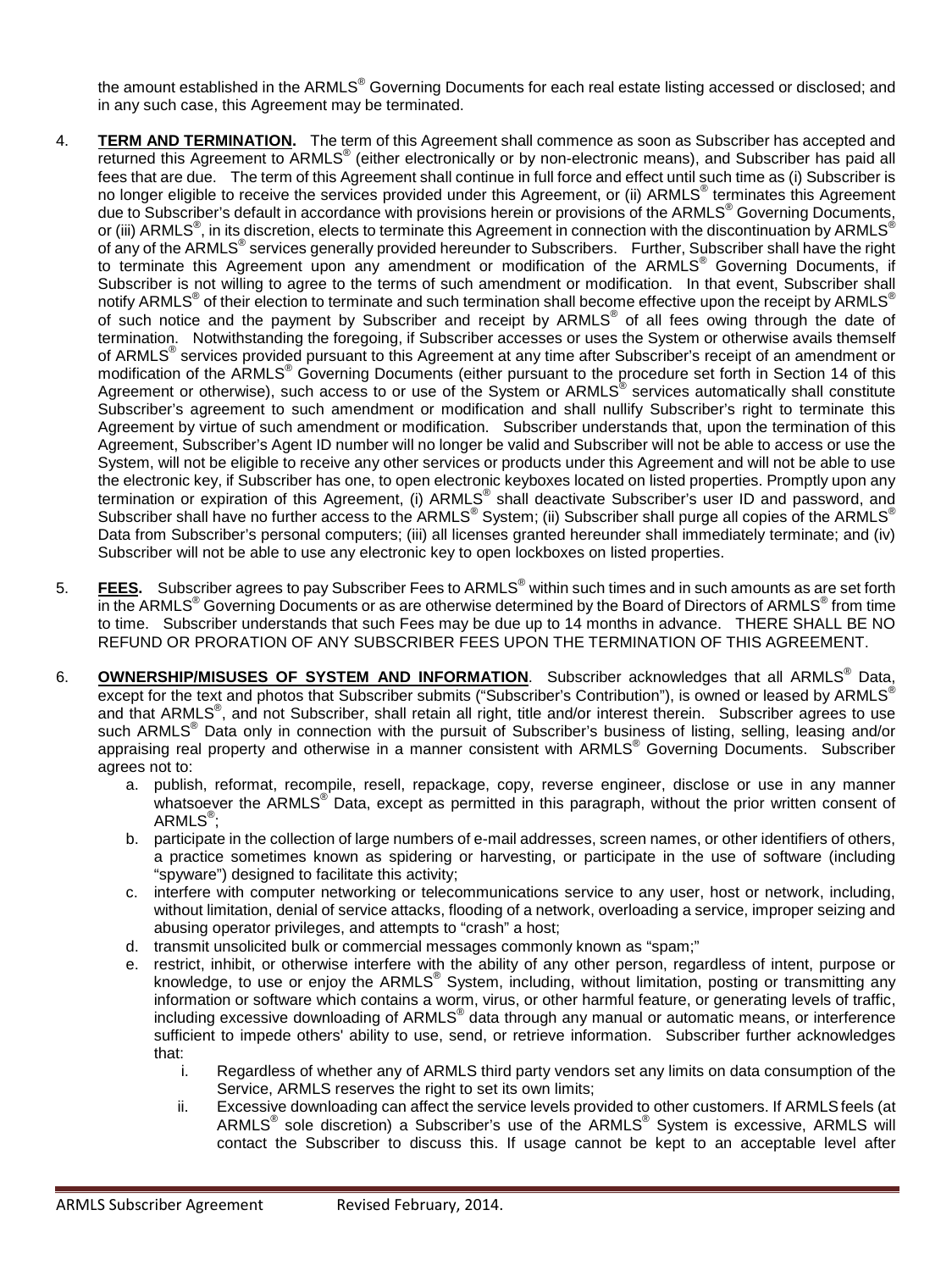discussion then the Subscriber will be subject to the penalty as described below. Any Subscriber in default under this Section 6 shall be subject to a fine of up to \$5,000 and a suspension of up to 90 days for each violation.

- 7. **PARTICIPANT AUTHORIZATION**. If Subscriber is also an MLS Participant, as defined by the ARMLS® Governing Documents, Subscriber affirms that Subscriber is in good standing as an MLS Participant with an Association and that any licensee affiliated by licensure with Subscriber in its capacity as an MLS Participant is eligible to receive the services contemplated under this Agreement unless Subscriber specifically notifies ARMLS<sup>®</sup>, in writing, to the contrary.
- 8. **ASSIGNMENT.** ARMLS® may assign this Agreement and its assignee may also assign same. In the event of assignment, all rights of ARMLS<sup>®</sup> shall be succeeded to by assignee. Subscriber may not assign or delegate this Agreement or any rights, obligations, or duties hereunder without the prior written approval of ARMLS®, which may be withheld in the sole discretion of ARMLS®. Any purported assignment or delegation in violation of this section shall be void from the time of such purported assignment or delegation.
- 9. **DEFAULT.** Failure of Subscriber to comply with any of the terms of this Agreement or of any of the other ARMLS<sup>®</sup> Governing Documents, including, but not limited to, payment of any penalties, fines or fees due to ARMLS® or any Association, shall constitute a breach of this Agreement. Any such breach shall be an immediate default, without notice, unless notice and an opportunity to cure are expressly required for the applicable breach pursuant to this Agreement or any of the other ARMLS® Governing Documents, in which event, such breach shall not become a default unless it remains uncured after the giving of notice and expiration of the time allowed for cure. Notwithstanding the foregoing, each and every breach by Subscriber of Section 5 of this Agreement shall constitute an immediate default, without notice. Upon the occurrence of a default, ARMLS® may pursue any and all remedies provided for in the ARMLS<sup>®</sup> Governing Documents or otherwise available at law or in equity. Subscriber also shall be liable to ARMLS® for all costs reasonably incurred by ARMLS® in the enforcement of this Agreement, including court costs, collection agency fees and reasonable attorneys' fees. After any default under this Agreement, Subscriber may reinstate eligibility for access to the System or ARMLS® products or services at the end of any suspension period by doing all of the following: (i) bringing current all accounts with ARMLS<sup>®</sup> and all Associations, (ii) paying all penalties, fines and costs as provided for herein or in any of the ARMLS<sup>®</sup> Governing Documents, (iii) curing all defaults under this Agreement, under the ARMLS<sup>®</sup> Governing Documents, and under any other agreements with ARMLS<sup>®</sup> or an Association, all to the satisfaction of ARMLS<sup>®</sup> or the applicable Association, and (iv) paying to ARMLS<sup>®</sup> a "Reinstatement Fee" in an amount determined by the Board of Directors of ARMLS® from time to time.
- 10. **NOTICE.** All notices required or permitted under this Agreement shall be given in a manner allowed by, and shall be deemed as received in accordance with the provisions of, the ARMLS<sup>®</sup> Governing Documents.
- 11. **TAXES.** In addition to all other payments hereunder, Subscriber shall pay or reimburse ARMLS<sup>®</sup> and ARMLS<sup>®</sup> suppliers or vendors for all state and local sales or other taxes of any kind assessed on the services provided hereunder, except income taxes and corporation license fees.
- 12. **DISCLAIMER OF WARRANTY, LIMITATION OF ARMLS**® **' LIABILITY AND INDEMNIFICATION.** NEITHER ARMLS® , NOR ANY OF THE ASSOCIATIONS SHALL HAVE ANY LIABILITY FOR INACCURACIES IN DATA INPUT INTO THE SYSTEM BY SUBSCRIBER OR SYSTEM SUPPLIER OR VENDOR, OR FOR INACCURACIES IN OR INCOMPLETENESS OF DATA DISPLAYED BY THIRD-PARTY LICENSEES OF SUCH DATA. SUBSCRIBER UNDERSTANDS AND AFFIRMS THAT NEITHER ARMLS® NOR ANY OF THE ASSOCIATIONS HAS ANY CONTROL OVER THE OPERATION OF THE SYSTEM OR SUBSCRIBER'S ABILITY TO GAIN ACCESS TO THE INTERNET. ACCORDINGLY, SUBSCRIBER HEREBY WAIVES ANY AND ALL CLAIMS WHICH SUBSCRIBER HAS OR MAY ACQUIRE AGAINST ARMLS® OR ANY OF THE ASSOCIATIONS WITH RESPECT TO ANY FAILURE IN THE SYSTEM OR SYSTEM SOFTWARE, THE OPERATION OF THE SYSTEM ITSELF, SUBSCRIBER'S INABILITY TO GAIN ACCESS TO THE INTERNET FOR ANY REASON, OR ACTIVITIES RELATING TO OR THE PROVIDING OF PRODUCTS OR SERVICES BY VENDORS OR SUPPLIERS PURSUANT TO THIS AGREEMENT.

AS TO THE SYSTEM, SYSTEM SOFTWARE, TAX DATABASES, HUD/VA DATABASE, AND ALL DATA THEREIN, AND ANY OTHER PRODUCTS OR SERVICES PROVIDED IN CONNECTION WITH THIS AGREEMENT OR ANY OTHER AGREEMENT WITH ARMLS®, EXCEPT AS SPECIFICALLY STATED IN THIS AGREEMENT OR ANY OTHER WRITTEN AGREEMENT TO WHICH ARMLS® AND SUBSCRIBER ARE PARTIES, ARMLS® MAKES NO WARRANTIES, EXPRESS OR IMPLIED, INCLUDING, BUT NOT LIMITED TO, THE IMPLIED WARRANTIES OF MERCHANTABILITY OR FITNESS FOR A PARTICULAR PURPOSE. THE DATABASES ON THE SYSTEM AND ALL DATA THEREIN ARE MADE AVAILABLE ON AN "AS IS, AS AVAILABLE," BASIS AND ARMLS® DOES NOT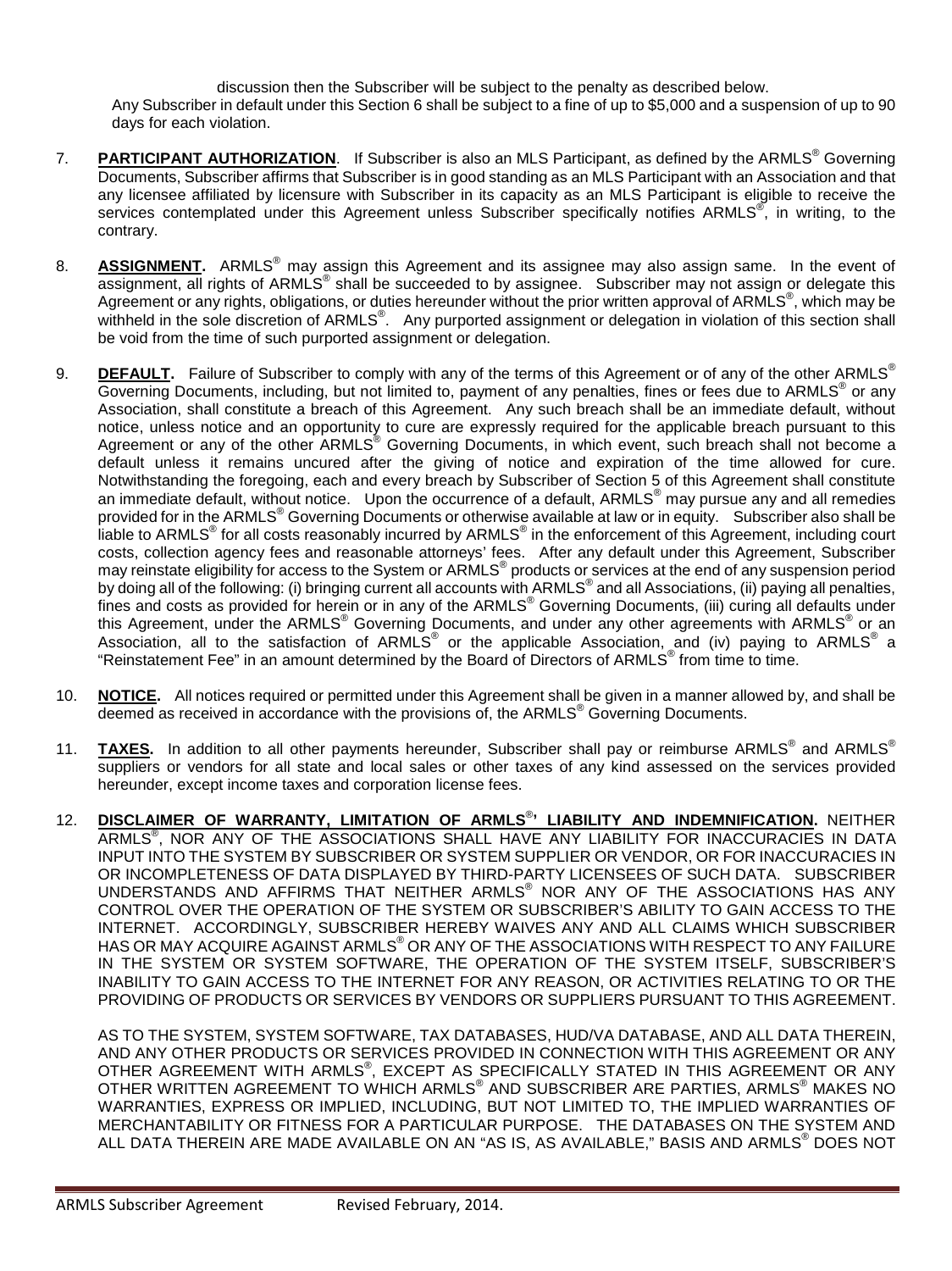GUARANTEE THE ACCURACY OR COMPLETENESS OF ANY SUCH DATA.

ARMLS® SHALL NOT BE LIABLE FOR INCIDENTAL DAMAGES OR CONSEQUENTIAL DAMAGES UNDER ANY CIRCUMSTANCES, EVEN IF ARMLS® HAS BEEN ADVISED AS TO THE POSSIBILITY OF SUCH DAMAGES. ARMLS® ' LIABILITY TO SUBSCRIBER FOR ANY REASON SHALL NOT EXCEED THE AGGREGATE AMOUNT OF SUBSCRIPTION FEES PAID BY SUBSCRIBER OR ON BEHALF OF SUBSCRIBER, TO ARMLS<sup>®</sup> HEREUNDER DURING THE 12 MONTHS IMMEDIATELY PRECEDING THE EVENT GIVING RISE TO SUCH CLAIM. SUBSCRIBER FURTHER AGREES THAT ARMLS® WILL NOT BE LIABLE FOR ANY LOST PROFITS OR FOR ANY CLAIMS ASSERTED AGAINST SUBSCRIBER BY ANY OTHER PARTY.

SUBSCRIBER AGREES TO INDEMNIFY, DEFEND AND HOLD HARMLESS ARMLS<sup>®</sup> AND EACH ASSOCIATION AND THEIR RESPECTIVE OFFICERS, DIRECTORS, AGENTS AND EMPLOYEES FROM ANY AND ALL CLAIMS, DEMANDS, LIABILITIES AND COSTS, INCLUDING ATTORNEY FEES, ARISING FROM THE FAILURE OF SUBSCRIBER TO COMPLY WITH ANY OF SUBSCRIBER'S OBLIGATIONS OR RESPONSIBILITIES SET FORTH IN THIS AGREEMENT. SUBSCRIBER EXPRESSLY WAIVES, RELEASES AND AGREES TO HOLD HARMLESS ARMLS® AND EACH ASSOCIATION FROM AND AGAINST ANY ACTUAL DAMAGES, CONSEQUENTIAL DAMAGES AND LOST BUSINESS AND ANY OTHER CLAIM ARISING FROM SUBSCRIBER'S USE OF OR INABILITY TO USE THE SYSTEM. THESE INDEMNITY AND RELEASE AGREEMENTS OF SUBSCRIBER SHALL SURVIVE THE TERMINATION OF THIS AGREEMENT.

SUBSCRIBER AGREES TO INDEMNIFY AND HOLD HARMLESS EACH OF MLS'S PARTICIPANTS AND SUBSCRIBERS FROM AND AGAINST ANY AND ALL CLAIMS, DEMANDS, LIABILITIES, AND ACTIONS, INCLUDING THE PAYMENT OF ALL LEGAL EXPENSES, INCLUDING REASONABLE ATTORNEY'S FEES AND COSTS, ARISING OUT OF OR CONNECTED WITH ANY OF SUBSCRIBER'S LISTING CONTENT INCLUDING ALLEGATIONS THAT THE LISTING CONTENT VIOLATES A FAIR HOUSING LAW OR INFRINGES ON OR CONSTITUTES A MISAPPROPRIATION OF ANY PATENT, COPYRIGHT, TRADE SECRET, OR ANY OTHER INTELLECTUAL PROPERTY RIGHT OF ANY PERSON OR ENTITY ANYWHERE IN THE WORLD. THIS PROVISION IS EXPRESSLY PROVIDED FOR THE BENEFIT OF AND ENFORCEMENT BY EACH OF MLS'S PARTICIPANTS AND SUBSCRIBERS.

THE ASSOCIATIONS SHALL BE THIRD PARTY BENEFICIARIES OF THE AGREEMENTS AND UNDERTAKINGS SET FORTH IN THIS SECTION 11.

- 13. **COPYRIGHT ASSIGNMENT.** Subscriber agrees to grant ARMLS® a perpetual, royalty free, non-exclusive license in and to Subscriber's Contribution, including any copyrights relating to such text and photographs. The license will permit ARMLS® to use and compile Subscriber's Contribution and to sublicense the use of Subscriber's Contribution to and distribute to other parties as permitted or contemplated by the ARMLS® Governing Documents, or in contractual relationships and licenses for such Subscriber's Contributions which ARMLS® may enter into from time to time. Subscriber warrants that Subscriber has the authority to grant such license and that Subscriber's Contributions do not infringe on any copyright or other intellectual property rights of any third party. ARMLS<sup>®</sup> is not required to, and does not, review, edit, or exercise editorial control over the ARMLS<sup>®</sup> System or ARMLS<sup>®</sup> Data and use of either is subject to the exclusions of warranties and limitations of liabilities set forth in this Agreement. The foregoing notwithstanding, ARMLS® may take any steps necessary in its judgment, including deleting ARMLS® Data submitted by Subscribers, or portions of it, to avoid or remedy any violation of law or infringement of intellectual property right.
- 14. **CHANGES TO THIS AGREEMENT.** The first time Subscriber uses the System after a change is made to this Agreement, the System will display a notice requesting Subscriber's agreement to the revised Agreement. Subscriber's use of the System will be conditioned on Subscriber's indication of agreement with the terms of the revised Agreement. Each time this Agreement is revised, Subscriber must signify agreement with the revised version of this Agreement in order to continue using the System. The provisions of the current form of this Agreement in place at any time and from time to time shall control and supersede any inconsistent provisions contained in previous versions of the Agreement.
- 15. **CONFLICT BETWEEN DOCUMENTS.** This Agreement contains the entire understanding of the parties and supersedes all previous oral and written agreements on the subject hereof. This Agreement shall, if at all possible, be interpreted to be consistent with and supplemental to the other ARMLS<sup>®</sup> Governing Documents. If there is a direct conflict between this Agreement and any other ARMLS<sup>®</sup> Governing Documents, the terms and provisions of this Agreement shall prevail.
- 16. **SEVERABILITY.** Each provision of this Agreement is severable from the whole, and if one provision is declared